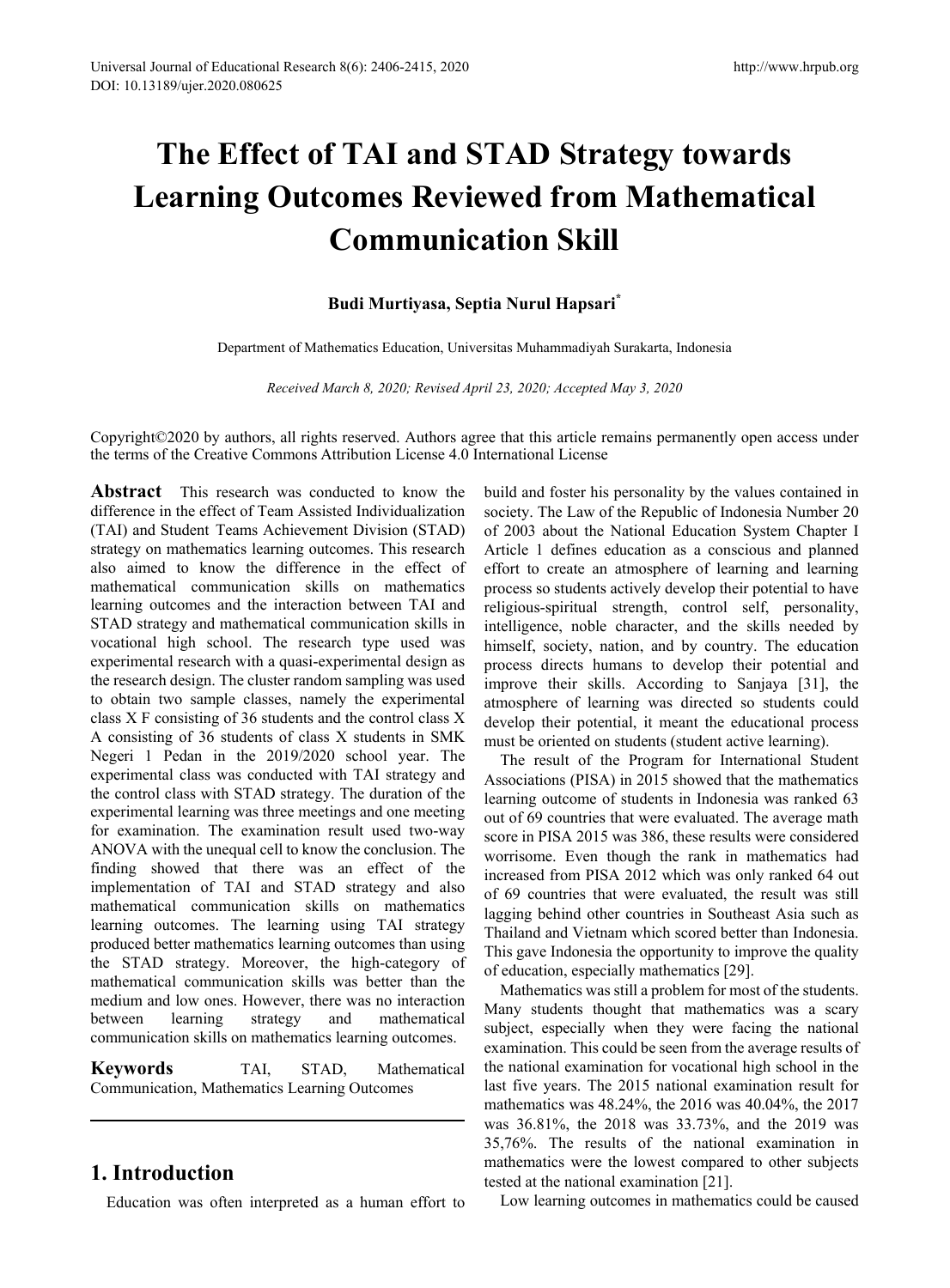by several factors from teachers and students. Implementation of learning strategies by teachers was still unable to optimize the learning process. Many teachers still used the conventional strategy which caused students to be less active during the learning process. The ability of teachers to determine the strategy used in the learning process had a major influence on achieving learning objectives. According to Sanjaya [31], a teacher needed to have the ability to design and implement various learning strategies deemed appropriate to the interests and talents of students and following the level of student development, including utilizing various learning resources and media to ensure learning effectiveness. Besides, Arseven [6] said that the use of learning models was needed to motivate students, eliminate their fears, help them develop cognitive abilities and other benefits such as creating meaningful learning, building relationships between mathematics and daily life, and developing problem-solving skills problem.

Alzahrani [3] concluded that dividing students into groups proved effective in increasing students' cooperation, interaction and could improve their communication. In line with these results, Tran [35] in his research also concluded that cooperative learning could enhance academic and affective growth because it provided an interactive learning approach. Also, research concluded by Saad that the teacher was satisfied and agreed that there was the involvement of the students during the cooperative learning process [30].

Cooperative learning strategies could also be used as an alternative to replace traditional learning. This was corroborated by research conducted by Chan and Idris [12] which concluded that students had better performance when using cooperative learning than conventional learning and cooperative learning could be used as an alternative to replace traditional learning. Cooperative learning strategies made students have to show their existence and their contribution to the group. Students were more flexible in expressing their opinions, experiences, and ideas in solving problems and students had their respective responsibilities so the learning process became more meaningful than teacher-centered learning. Research conducted by Alabekee et al [2] concluded that students valued cooperative learning models more than traditional learning models in terms of their learning experiences. Ling and Fung [24] said that there was no difference in student learning attitudes in cooperative learning so that it could be concluded that cooperative learning could be applied to students with low and high achievements. They also predicted that there would be success in education reform by using cooperative learning.

Another factor was students' low mathematical communication skills. According to Astuti & Leonard [8], mathematical communication skills were the ability of students to present mathematical problems through real objects, pictures, graphs, tables, and mathematical symbols. Meanwhile, according to the National Council of Mathematics Teachers (NCTM) in 2000 [27],

mathematical communication was a way to share ideas and clarify understanding of learning mathematics. understanding of learning mathematics. Communication bridges ideas into objects of reflection, improvement, discussion, and change. Students who had good mathematical communication skills could communicate the results of their discussions or opinions by writing and speech clearly, convincingly, and precisely in using mathematical language and symbols. Based on the above, mathematical communication was considered important and affects student learning outcomes. Astuti and Leonard [8] also concluded that there was a positive and significant effect of mathematical communication skills on mathematics learning achievement. Besides, Veloo et al. [36] said that a cooperative approach could improve students' understanding and their mathematical communication skills. It had been reported in several studies that cooperative strategies could improve learning outcomes and students become more active. Ariyawan and Hayatun [4] concluded that the higher the mathematical problem-solving ability, the mathematical communication skills of students also increased.

Applying the right strategy in providing material could affect students' learning outcomes. TAI strategy, STAD strategy, and students' mathematical communication skills were things that could improve student learning outcomes. Research conducted by Hobri et al. [18] concluded that cooperative learning had a significant effect on student achievement and attitudes on mathematics. Likewise, research from Awofala et al. [10] that discussed student-centered learning strategies such as TAI could improve students' attitudes on mathematics. The application of cooperative learning strategies could also improve performance among teachers and students.

Achdiyat and Andriyani [1] in their research which aimed to determine student learning outcomes of class XI using TAI learning concluded that application of the TAI strategy could improve student learning outcomes. In addition, Herawati [17] in her research obtained the results that the TAI learning model could be applied because it could improve student mathematics learning achievement, student activeness, and student interest in learning. Other results were students find it easier to understand the material, increase the willingness of students to completed assignments, and increase the frequency of communication. Muhamad et al. [26] in their research to know the result of applying the TAI learning model resulted that TAI strategy could increase students' mathematics learning outcomes. Besides, another research conducted Cahyaningsih [11] said that the application of the TAI cooperative learning model succeeded in increasing student achievement in mathematics. Saputra et al. [32] in their research to find out the effectiveness of TAI learning model in improving students' mathematical communication skills concluded that TAI was proven to be able to improve students' mathematical communication skills. The application of TAI learning model provided an opportunity for students to express their ideas and provide responses to the statements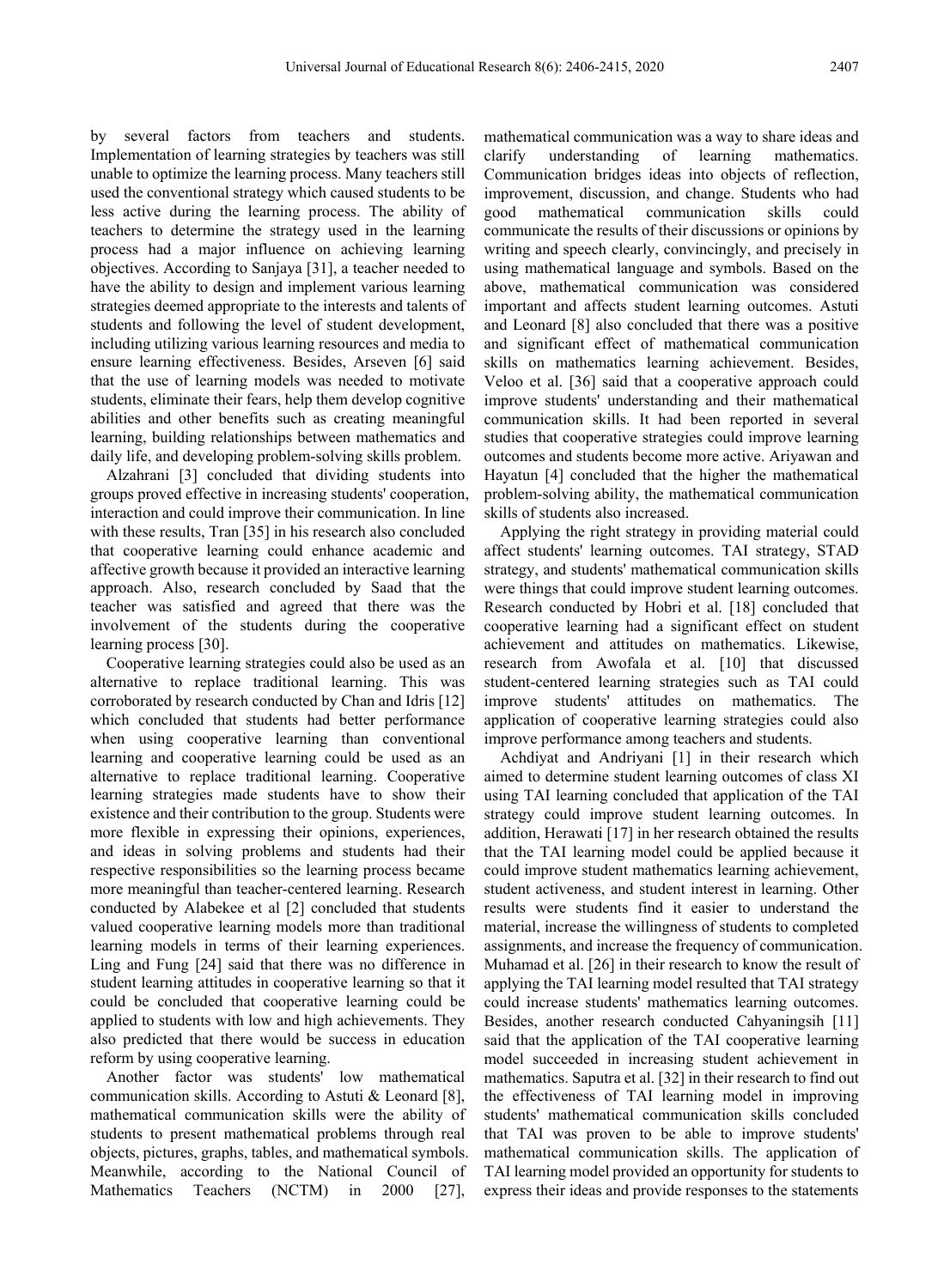of other students.

Kutnick et al. [23] concluded that applying cooperative learning in mathematics learning and other subjects provided further insights through communicative involvement to enhance learning. Also, Kumar and Singh [22] concluded that groups using STAD learning method could improve their problem-solving skills than using the traditional method. In addition, STAD learning could increase the interaction between students. In line with this, Ling et al. [25] concluded that STAD could make teachers and students more innovative and creative in learning. Some studies said that cooperative strategies could improve mathematics learning outcomes. Such as research conducted by Chan and Idris [12] who said that STAD cooperative learning model increased collaboration between students and teachers. It could also improve students' performance and ability to solve their problems. The application of the right strategy was expected to optimally improve students' abilities.

Other research by Asmoro [7] concluded that STAD model could improve students' mathematics learning outcomes. Alabekee et al. [2] in their research that aimed to examine the effects of traditional instruction, cooperative learning Jigsaw and STAD on student experience and learning outcomes in mathematics showed that students had higher scores when taught with cooperative learning models than traditional instruction. In addition, Hartati [16] in his research aimed at finding out the effects of using cooperative learning methods on mathematics learning in junior high schools concluded that cooperative learning STAD could increase student' mathematics learning outcomes and student learning activities. Hobri et al. [18] in their research which aimed to determine the effectiveness of using cooperative learning models for students' mathematics learning outcomes and attitudes and identify teacher perceptions about the application of cooperative learning in mathematics learning in Natore, Bangladesh showed that cooperative learning had a strong influence on students learning outcomes and student' attitudes towards mathematics learning. Besides, Jamalia et al. [19] in their research that investigated the differences in the effects of using STAD learning model and conventional learning model on students' mathematics learning outcomes concluded that the mathematics learning outcomes of students who were taught using the STAD learning model were higher than the mathematics learning outcomes of students who were taught using conventional learning model.

Based on the description above, the use of inappropriate learning strategies by the teacher caused low student learning outcomes. The use of cooperative strategies needed to be done as an effort to improve student learning outcomes. The results could be used as an effort to improve the quality of education that was still low and could be used as an illustration for teachers in determining the learning strategies to be used. Therefore, the researcher decided to conduct this research. This research was conducted to

know: (1) the effect of TAI and STAD strategy on mathematics learning outcomes, (2) the effect of mathematical communication skills on mathematics learning outcomes, and (3) the interaction between TAI and STAD strategy and mathematical communication on mathematics learning outcomes.

## **2. Hypothesis**

There were three hypotheses tested in this research  $(H_0)$ , namely: (1) There was no effect of the TAI and STAD strategy on mathematics learning outcomes, (2) There was no effect of mathematical communication on mathematics learning outcomes, (3) There was no interaction between TAI and STAD strategy and mathematical communication skills on mathematics learning outcomes.

# **3. Methodology**

#### **3.1. Design of the Study**

The research type used was experimental research with a quasi-experimental design as the research design. Arifin [5] said that the purpose of quasi-experimental design was to predict the conditions to be achieved through actual experiments and there was no control or manipulation of all relevant variables. The researcher could manipulate the condition by giving treatment to the subjects being studied.

The research design was shown in Table 1. In the research design,  $X_1$  was the treatment using the TAI strategy,  $X_2$  was the treatment using the STAD strategy,  $O_1$ was the learning outcome after being treated using the TAI strategy, and  $O_2$  was the learning outcome after being treated using the STAD strategy.

**Table 1.** Research Design

| Classes            | Treatment | Post-test |
|--------------------|-----------|-----------|
| Experimental class |           |           |
| Control class      |           |           |

#### **3.2. Sampling**

The population of this research was the students from grade X of SMK Negeri 1 Pedan in the 2019/2020 school year. The sample selection was done using Cluster Random Sampling. This technique required sampling based on classes in the population, so the population was deliberately seen as classes, where the sample reflected the state of the classes. This research took two classes as the sample i.e. 36 students of X F experimental class and 36 students of X A control class. The experimental class was given treatment through the TAI strategy while the control class was given treatment through the STAD strategy. The balance test using the t-test was carried out on the sample class to ensure that the experimental class and the control class were in balanced ability. This test used the Odd Semester Midterm scores. The results found were that the experimental class and the control class had the same initial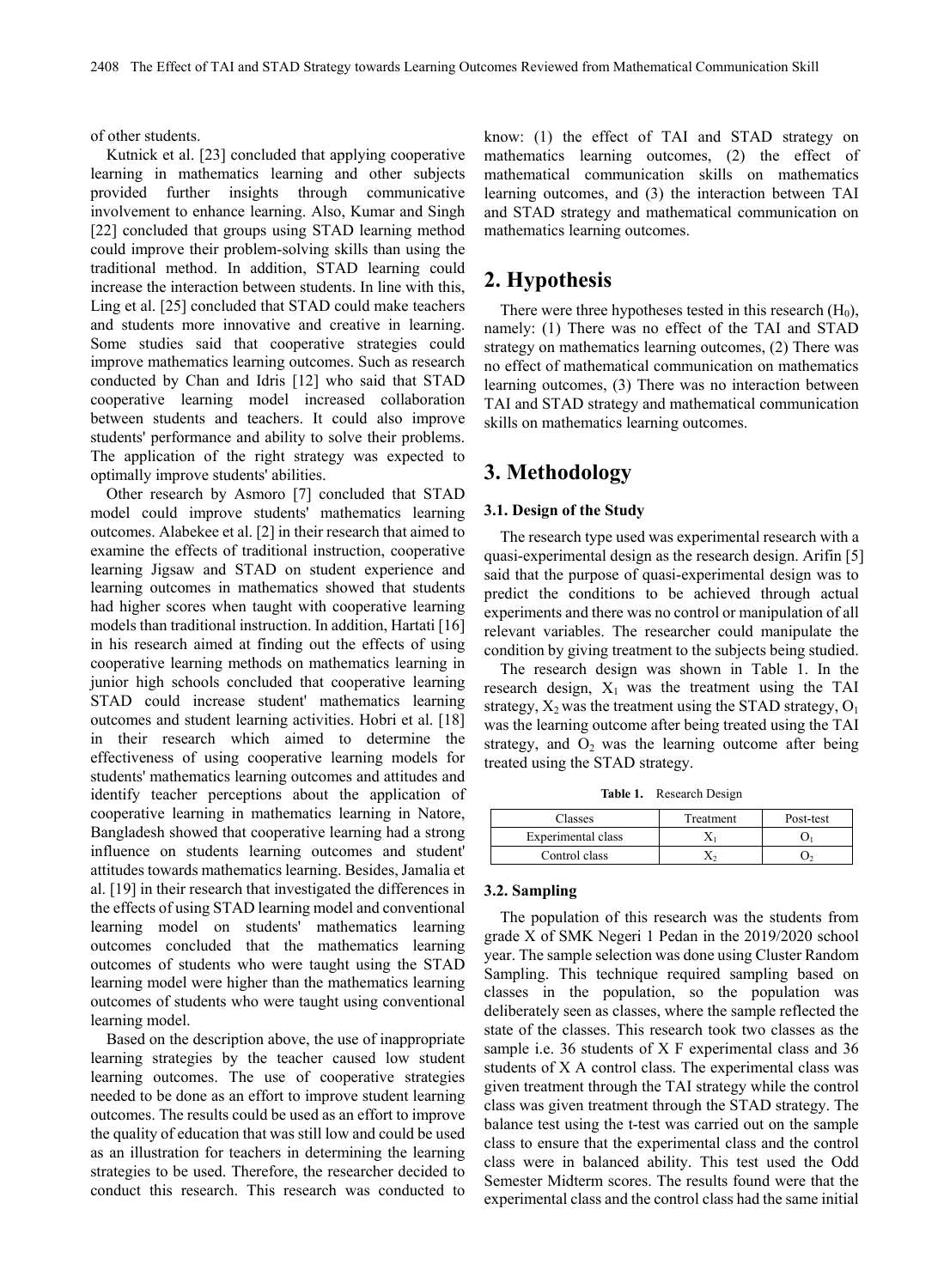ability or balanced.

#### **3.3. Instrument**

The techniques used for collecting data were in the form of tests, questionnaires, and documentation. The test was conducted to obtain student learning outcomes. The test instrument was in the form of an essay test consisting of 5 questions and was carried out at the end of the lesson. The questionnaire was used to determine students' mathematical communication skills. The questionnaire instrument contained 22 questions consisting of 16 positive questions and 6 negative questions. The document method was used for getting midterm grades. This value was used for determining the initial ability of the experimental class and the control class.

Validity test using the product-moment correlation formula and reliability test using the Alpha Cronbach formula were performed to find out whether the test and questionnaire instrument had met the validity and reliability requirements before being tested on students. Based on the validity test calculation, 5 items from the essay test were declared valid and could be used to obtain the value of student learning outcomes. Validity test for questionnaire instruments with 33 question items results that 22 question items were declared valid and could be used to obtain data on mathematical communication skills of students. Besides, based on calculations that had been obtained the value of the reliability of the test instrument was 0.81 and the questionnaire instrument was 0.85, it could be concluded that the two instruments had high reliability.

#### **3.4. Procedures**

Both sample classes were taught using different learning strategies for three meetings. The test was carried out at the fourth meeting after students had received instruction using TAI and STAD strategy. In the experimental class, learning begins with the teacher delivering the learning objectives, motivating students about the benefits of the material to be learned, and informing about the assessment techniques and methods used. In TAI learning, the teacher divides students into nine groups with each group consisting of six students, each student then gathers into his group. The teacher gave students' worksheets and students were required to work on their worksheets with a certain time limit. Students who had difficulty may ask one of the group members or the teacher. The results of students' worksheets were discussed in their respective groups. The results of student' worksheets would be examined whether true or not and presented to other groups. The teacher gave a brief explanation of the material being studied followed by giving a quiz to students. These steps were repeated until the third meeting. At the fourth meeting, students were given a test to measure student learning outcomes after being treated through the TAI strategy. After students completed the test, they completed a mathematical

communication skills questionnaire. At the end of the lesson, the group with the highest average score got an award from the teacher.

In the control class, learning was given through the STAD strategy which started with the teacher explaining the learning objectives, motivating students about the benefits of the material to be learned, and informing them about the assessment techniques and methods used. In STAD learning, the teacher divides students into nine groups with each group consisting of six students. The teacher gave a brief explanation of the subject matter then the teacher gave a worksheet that must be done by each group with a certain time limit. Students who found it difficult could ask members of the group or the teacher. Students' worksheets were presented in front of other groups and corrected to determine the group achievements. At the fourth meeting, students were given a test to measure student achievement after being treated through the STAD strategy. At the end of the lesson, the group with the highest average score got an award from the teacher. After students completed the test, they completed a mathematical communication skills questionnaire.

Each group had at least one student with outstanding learning achievement. It was intended that students could help members of the group if there were problems that were not understood.

This research only measured student learning outcomes after being treated using different strategies and students' mathematical communication skills. Other variables during the learning process such as gender, motivation, and others were ignored.

#### **3.5. Analysis of Data**

The data analysis used to examine the hypothesis was the analysis of two-way ANOVA with the unequal cell. Before analysis, the data were tested using the Lilliefors method for normality test and Bartlett method for homogeneity test. A double comparison test using the Scheffe method was performed when there was a rejection of  $H_0$  in the result of two-way variance analysis test with unequal cells.

# **4. Finding**

Before the analysis, the prerequisite analysis was initially done by using the normality test and homogeneity test. Normality test was used to know whether a sample came from a distributed population was normal or not. The method used to test the normality was the Lilliefors method with 5% of the significance level. The data was considered as normally distributed if  $L_{o,max} < L_{table}$ . The calculation of the normality test was helped by Microsoft Excel 2010.

Based on calculations, it was obtained from each group i.e.  $L_{o \text{max}} < L_{table}$  with 5% of the significance level. Therefore, it could be concluded that the sample came from the normally distributed population.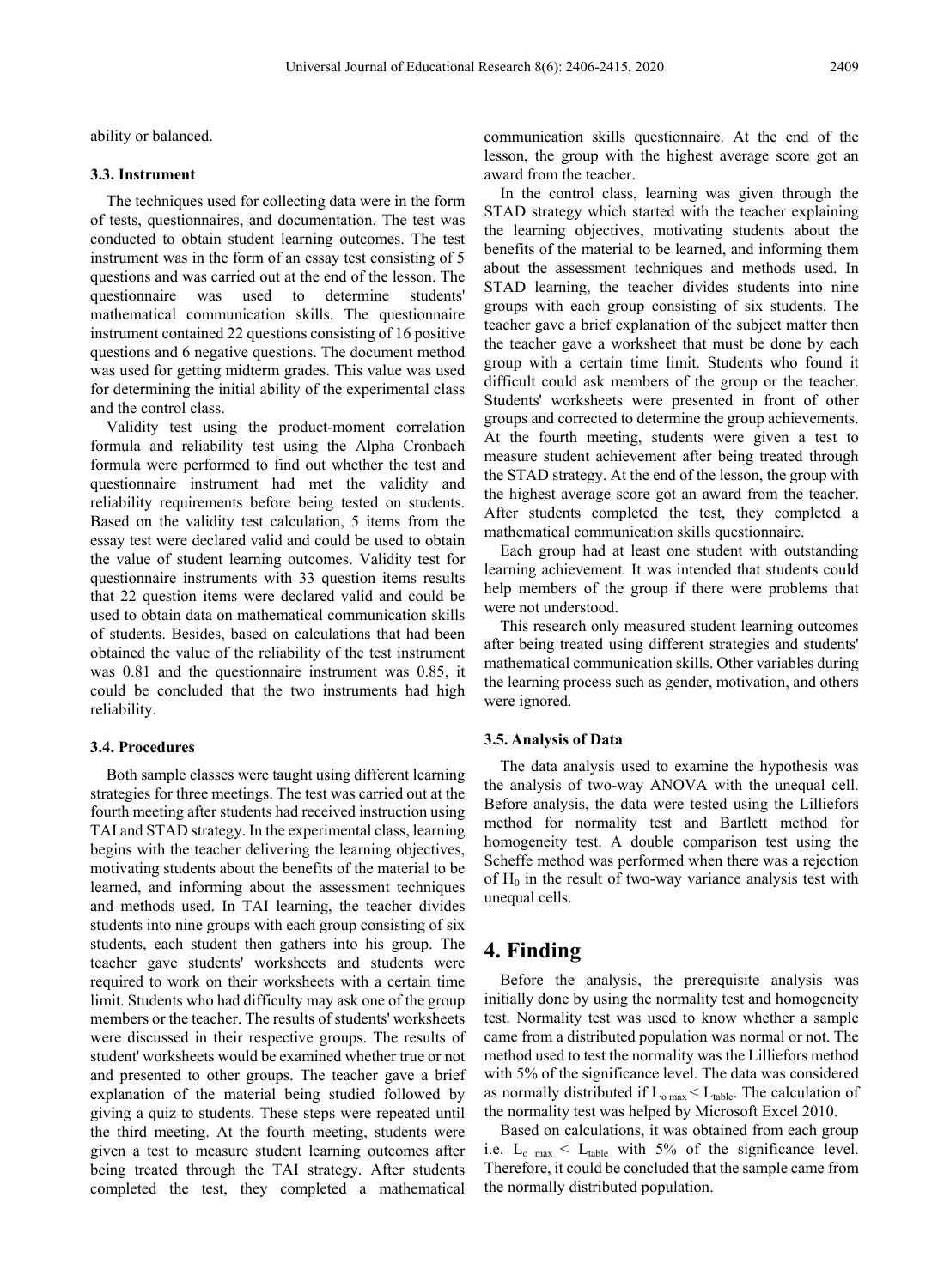| Source                                                                | $\mathbf{v}$<br>$\mathcal{L}_0$ | $x_{table}^2$ | Decision           | Conclusion  |
|-----------------------------------------------------------------------|---------------------------------|---------------|--------------------|-------------|
| Learning Strategy (Between $A_1$ and $A_2$ )                          | 2.91                            | 3.84          | $H_0$ was accepted | Homogeneous |
| Mathematical Communication Skills<br>(Among $B_1$ , $B_2$ and $B_3$ ) | $-0.23$                         | 5.99          | $H0$ was accepted  | Homogeneous |

|  | <b>Table 2.</b> The Resume of the Homogeneity Test Analysis |
|--|-------------------------------------------------------------|
|--|-------------------------------------------------------------|

| Source                         | Sum of Square | df | Mean Square | $F_{o}$                  | $F_{table}$              | Decision                 |
|--------------------------------|---------------|----|-------------|--------------------------|--------------------------|--------------------------|
| Learning Strategy (A)          | 391.24        |    | 391.24      | 4.76                     | 3.99                     | $H0$ was rejected        |
| Mathematical Communication (B) | 1310.71       |    | 655.35      | 7.98                     | 3.14                     | $H0$ was rejected        |
| Interaction (AB)               | 183.21        |    | 91.61       | 1.11                     | 3.14                     | $H0$ was accepted        |
| Error(G)                       | 5423.14       | 66 | 82.17       | $\overline{\phantom{a}}$ | $\overline{\phantom{a}}$ | $\overline{\phantom{a}}$ |
| Total (T)                      | 7308.30       |    | ۰           | ۰.                       | $\overline{\phantom{a}}$ | $\sim$                   |

**Table 3.** The Resume of Two-way ANOVA with Unequal Cell

The next test was the homogeneity test. A homogeneity test was used to know whether the available population had similar variances. The homogeneity test in this research used Barlette Test with 5% of the significance level. The data was considered as homogeneous if the calculation of the homogeneity test was helped by Microsoft Excel 2010 with the calculation result details that the researcher provided in Table 2.

Based on Table 2, it was obtained from each group i.e. with 5% of the significance level. Therefore, it could be concluded that the available population had similar variances.

The data had been collected and declared as normal and homogeneous then the hypothesis being tested using two-way ANOVA with unequal cell. The calculation of the hypothesis test was helped by Microsoft Excel 2010. The significance level of the test was 5% with the details of the calculation that the researcher provided in Table 3.

Based on Table 3 above, the result obtained after being tested by variance analysis test was  $F<sub>A</sub>$ was in the amount of 4.76 and  $F_{table}$  with 5% significance level, 1 df nominator, and 66 df denominator was 3.99. Therefore, it showed that  $F_A = 4.76 > F_{table} = 3.99$  which meant that the result of  $H<sub>0</sub>$ was rejected and it could be concluded that there was a difference in the effect of the implementation of TAI and STAD strategy on mathematics learning outcomes.

The result obtained after the calculation of variance analysis test showed that  $F_B$ was in the amount of 7.98 and  $F_{table}$  with 5% of significance level, 2 df nominator, and 66 df denominator was 3.14 which meant that the result of  $H_0$ testwas rejected and it could be concluded that there was an effect in students' mathematical communication skills on mathematics learning outcomes.

The result obtained after the calculation of variance analysis test showed that  $F_{AB} = 1.11$  and  $F_{table}$  with 5% significance level, 2 df nominator, and df 66 denominator was 3.14. Therefore, it showed that  $F_{AB} = 1.11 < F_{table}$  $=$ 3.14 which meant that the result of H<sub>0</sub> test was accepted and it could be concluded that there was no interaction between TAI and STAD strategy and the students' mathematical communication skills on mathematics learning outcomes.

The result of the three decisions of two-way ANOVA with unequal cell showed that two  $H_0$ was rejected and one  $H<sub>0</sub>$ was accepted. The  $H<sub>0</sub>$  rejection caused the need for further testing after ANOVA i.e. double comparison test using Scheffe' Method with 5% significance level. The double comparison test consisted of the average comparison test between rows and the average comparison test between columns.

The hypothesis of the average comparison test between rows consisted of two factors so that it did not need further testing although  $H_0$  was rejected. The two factors were the learning results of using TAI and STAD strategy. The average learning outcomes were reviewed from the mathematical communication that the researcher provided in Table 4 as follows.

**Table 4.** The Average Learning Outcomes Reviewed from Mathematical Communication Skills

| Learning            | Student's Mathematical<br><b>Communication Skills</b> |        |       | Marginal |  |
|---------------------|-------------------------------------------------------|--------|-------|----------|--|
| Strategy            | High                                                  | Medium | Low   | Average  |  |
| TAI                 | 91.92                                                 | 84.71  | 77.44 | 84.69    |  |
| <b>STAD</b>         | 83.54                                                 | 79.50  | 76.91 | 79.98    |  |
| Marginal<br>Average | 87.73                                                 | 82.11  | 77.18 |          |  |

Based on Table 4, it showed that the learning marginal average using TAI strategy was better than the learning using STAD strategy. The hypothesis of the average comparison test between columns consisted of three factors so that it needed further testing after ANOVA. The purpose of the average comparison test between columns was to know which mathematical communication skills (high, medium, low) significantly had different average. The resume result of the average comparison test between columns was provided in Table 5 as follows.

**Table 5.** The Result Resume of the Average Comparison Test between Columns

| $\rm{H}_{0}$          | ⊥റ    | $F_{table}$ | Decision          |
|-----------------------|-------|-------------|-------------------|
| $\mu_{1} = \mu_{2}$   | 5.00  | 6.27        | $H0$ was accepted |
| $\mu_{1} = \mu_{3}$   | 15.32 | 6.27        | $H0$ was rejected |
| $\mu_{.2} = \mu_{.3}$ | 3.34  | 6 27        | $H0$ was accepted |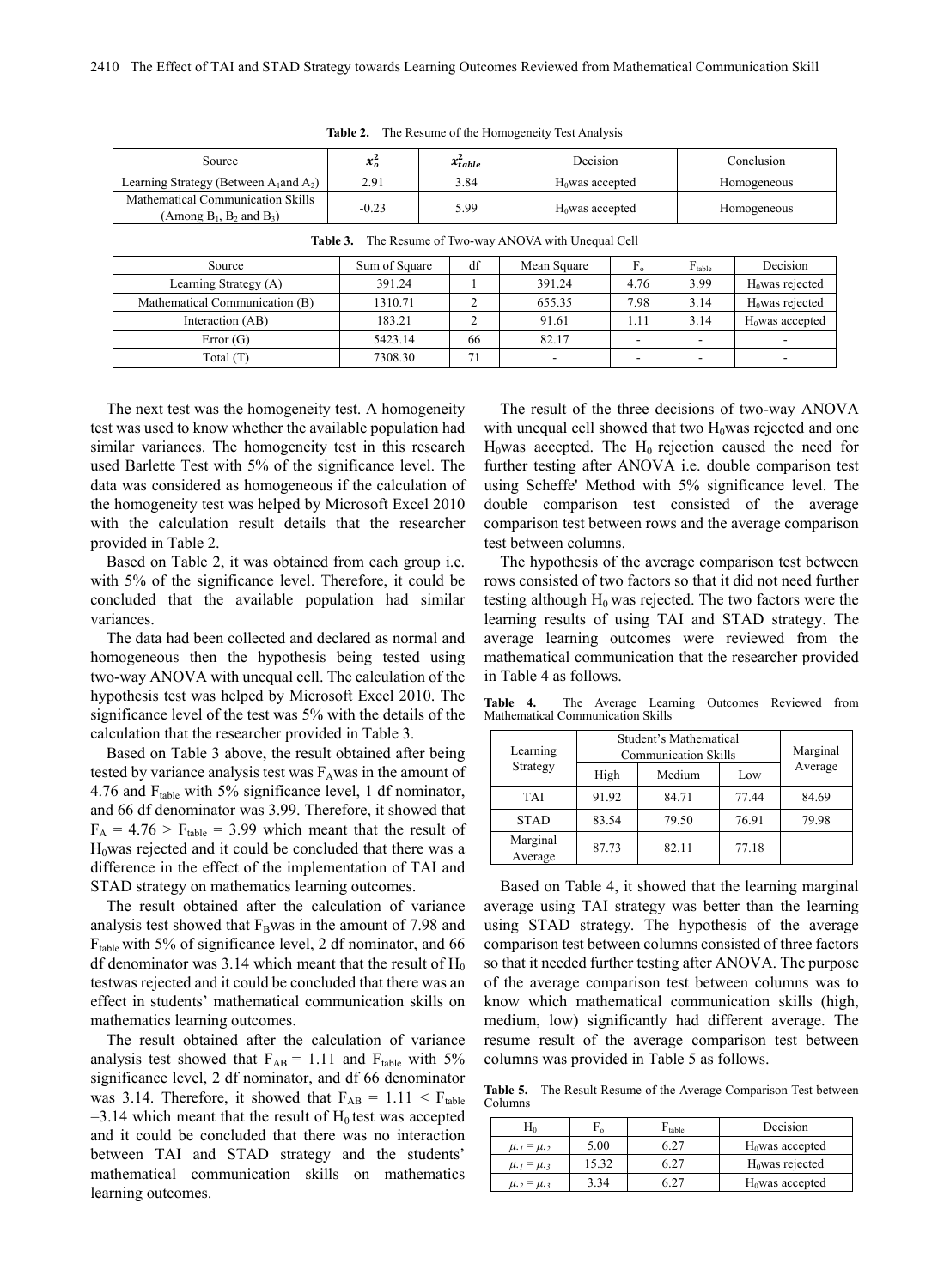Based on Table 5, it showed that the result of the decision for  $\mu_1 = \mu_2$  was accepted because  $F_0 = 5.00 \le F_{table}$  $= 6.27$  so it could be concluded that there was no difference between the marginal average of learning outcomes reviewed from high and medium mathematical communication skills.

The result for  $\mu_1 = \mu_3$  was rejected because  $F_0 = 15.32$  $F_{table} = 6.27$ . It could be interpreted that there was a different marginal average of learning outcomes reviewed from high and low mathematical communication skills. The marginal average reviewed from high-category mathematical communication skills was bigger than the marginal average of learning outcomes reviewed from low-category of mathematical communication skills so that it could be concluded that students' high-category of mathematical communication skills was better than students' low-category of mathematical communication skills.

The decision result for  $\mu_2 = \mu_3$  was accepted because  $F_0$  $= 3.34 < F_{table} = 6.27$ . It could be concluded that there was no different marginal average of learning outcomes reviewed from medium and low mathematical communication skills.

## **5. Discussion**

The tests being conducted in this research were the balance test, the validity test and reliability instrument, the prerequisite analysis test, and the hypothesis test. The balance test showed to = 0.95 and  $t_{table}$  = 1.99 with 5% of the significance level. Since  $t_0 < t_{table}$  so it could be concluded that both classes had a similar beginning ability. The validity and reliability test were conducted to examine test items and questionnaires about mathematical communication skills. The validity test as the item test trial with 5 total items and the result of all items were valid with high-reliability test result *i.e.* 0.81. The reliability test result as a questionnaire trial about mathematical communication skills with 33 total items produced 22 items were stated as valid and 11 items were not valid. 22 valid items then were selected to be given to the experimental class and controlled class. The reliability test as a questionnaire trial test about mathematical communication skills was 0.85 which meant having a high-reliability score. The prerequisite analysis consisted of normality test and homogeneity test. The data collected in this research was normally distributed since the value of  $L_{\text{omax}} < L_{\text{table}}$  and it came from the population that had similar variances because of  $\chi_o^2 < \chi_{table}^2$  with 5% of the significance level. The hypothesis test was conducted using two-way ANOVA with the unequal cell with 5% of the significance level to examine whether there was a different effect of two independent variables i.e. learning strategy (A) and mathematical communication (B) and to examine the interaction of learning strategy and mathematical communication (AB) on mathematics learning outcomes.

The result of the two-way ANOVA test with the unequal cell with 5% of the significance level produced  $F_A = 4.76$  $F_{table}$  = 3.99 which meant the test decision i.e. H<sub>0</sub> was rejected and it could be concluded that there was an effect in the implementation of learning strategy on learning outcomes. This thing was in line with the research conducted by Herawati [17] which concluded that TAI learning model was effective to be implemented because it could increase the students' mathematics learning outcomes. The research conducted by Saputra et al. [32] also concluded that TAI learning model proved that it could increase student's mathematical communication skills. Moreover, the research conducted by Muhamad et al. [26] also concluded that there was an increase in students' mathematics learning outcomes after the implementation of a cooperative learning model i.e. TAI. Another research conducted by Ling et al. [25] showed that STAD usage in mathematics learning showed there was an increase in students' mathematics learning achievements. It was in line with the research conducted by Jamalia et al. [19] which produced a conclusion that there was an increase in students' mathematics learning outcomes that being taught using STAD learning model.

The hypothesis consisted of two factors i.e. TAI and STAD strategy so that there was no need to conduct double comparison but only by looking at the marginal average score. According to Table 4, it produced the marginal average score of the experimental class which was given a treatment using TAI strategy, which was higher than the marginal average of the controlled class which was given a treatment using STAD strategy. Itwas in line with Harsanti [15] in her research concluded that a class taught using TAI learning model had a better average score compared to a class taught using STAD learning model. In line with these results, Tarim and Akdeniz [34] concluded that the TAI method had a more significant effect than the STAD method. In addition, research conducted by Nisa and Hanggara [28] also concluded that TAI cooperative learning produced better mathematics learning outcomes than STAD cooperative learning.

The learning with TAI strategy produces better learning outcomes than the learning with STAD strategy. It was because, in TAI learning, every student was obligated to answer the given problems before being discussed in groups. It caused the students to know their weaknesses in a certain subject being learned so that the students could ask friends or teachers for help to solve the difficulties. TAI learning also minimized passive students in doing their assignments. Otherwise, in the learning with STAD strategy, there were still passive students in the discussion so that not all students did the assignments given to them. Not all the students' weaknesses in certain problems could be solved. Harsanti [15] said that in STAD learning, although the students were allowed to study in a group, the weak students would still rely on the smart ones.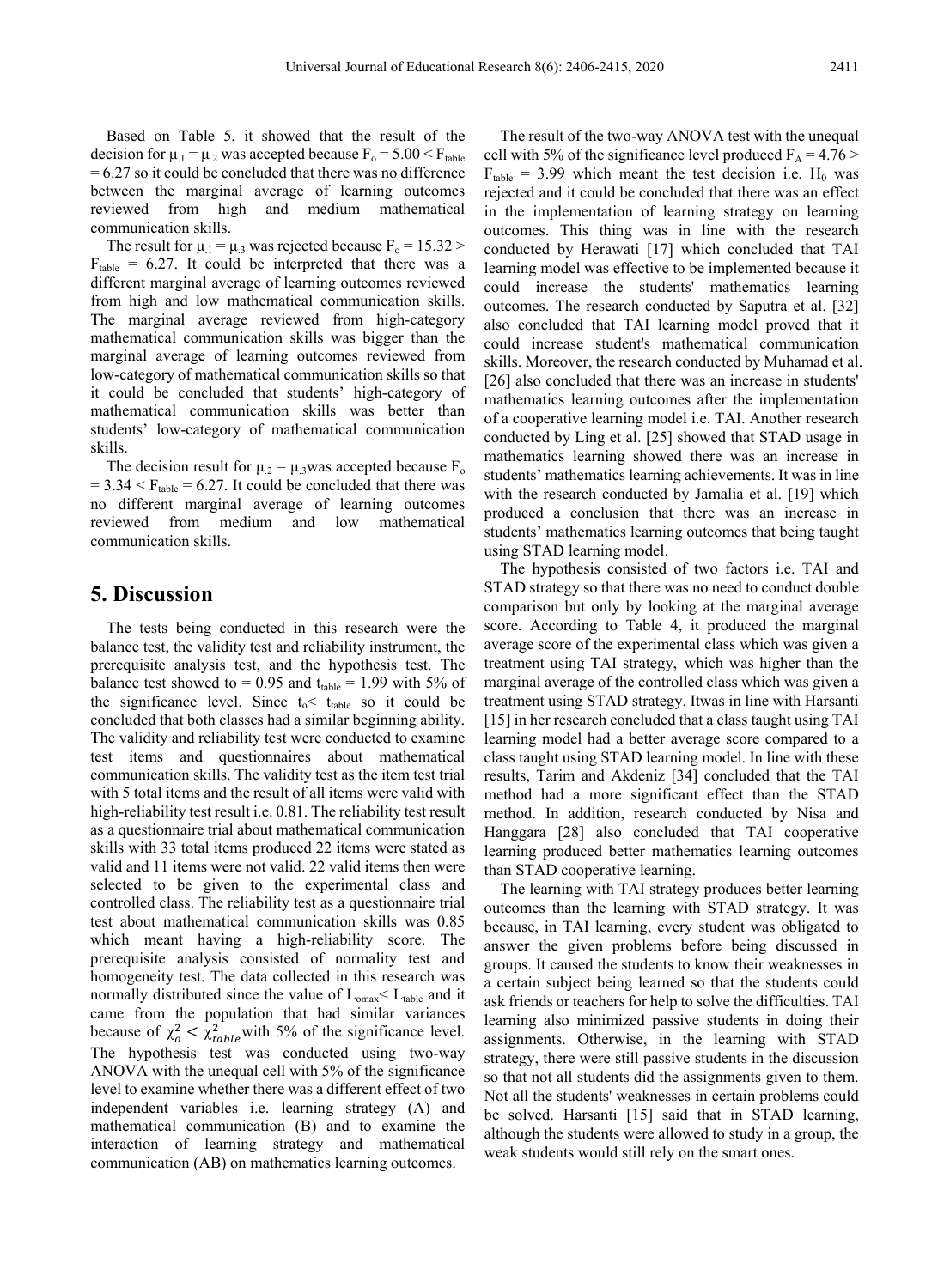

**Picture 1.** Learning Outcomes Average Reviewed from Students' Mathematical Communication Skills

The students' learning outcomes reviewed from students' mathematical communication skills in Table 4 were shown in Picture 1.

The calculation result of two-way ANOVA with unequal cell test with 5% of the significance level was  $F_B = 7.98 >$  $F_{table} = 3.14$  which meant that test decision i.e. H<sub>0</sub> was rejected and it could be concluded that there was an effect on students' mathematical communication skills on mathematics learning outcomes. It was in line with Astuti and Leaonard's [8] opinion in their research that there was a positive and significant effect between students' mathematical communication skills and students' mathematics learning outcomes. Moreover, the research conducted by Fadillah [13] concluded that mathematical communication skills of students affect the learning outcomes of mathematics. Not all mathematical communication categories gave the same effect on learning outcomes, so it was needed to conduct a double average comparison test between columns to know which mathematical communication skill category gave better learning outcomes.

The result of the double average comparison test between columns produced a conclusion stating that the learning outcomes obtained from high-communication skills were higher than the low ones. The average of high-mathematical communication skills was 77.18. According to the average of students' learning outcomes, it could be concluded that the high-category of mathematical communication skills was better than medium- and

low-mathematical communication skills. It was in line with the research conducted by Jamilatun [20] concluding that the learning outcomes of students' high-communication skills groups were better compared to the learning outcomes of students' medium- and low-communication skills groups. Another research conducted by Astuti [9] concluded that students with high-mathematical communication skills achieve better mathematics learning outcomes compared to the other students with mediumand low-mathematical communication skills.

The calculation result of two-way ANOVA with the unequal cell with 5% of the significance level produced  $F_{AB} = 1.11 < F_{table} = 3.14$  which meant that decision result i.e. H0 was accepted and it could be concluded that there was no interaction between learning strategy and students' mathematical communication skills on mathematics learning outcomes. It was in line with Astuti [9] concluding that there was no interaction between learning strategy and mathematical communication skills on mathematics learning outcomes. Fitrianingsih [14] in her research also concluded that there was no interaction between learning strategy and students' communication outcomes on mathematics learning achievement. Additionally, Swastika et al [33] in their research also concluded that there was no interaction between learning model and mathematical communication skills on mathematics learning outcomes.

The profile of no interaction between learning strategy and mathematical communication skills on mathematics learning outcomes was shown in Picture 2 as follows: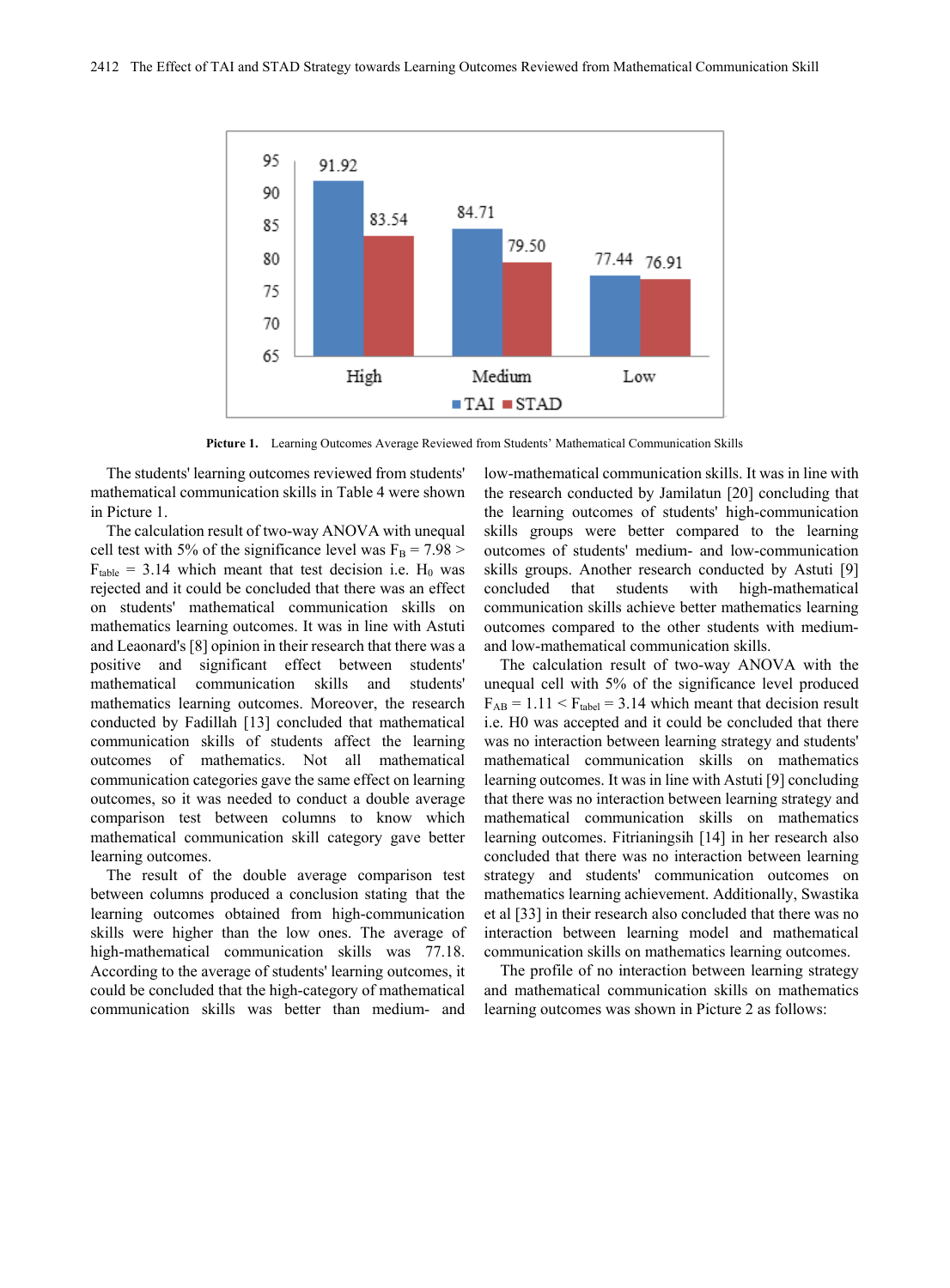

**Picture 2.** The Profile of the Effect in Learning Strategy and Mathematical Communication Skills

Based on Picture 2, it could be seen that the learning outcomes data of the experimental and control class reviewed from the students' mathematical communication skills was not intersected. It showed that there was no significant interaction between learning strategy and mathematical communication skills on mathematics learning outcomes. Nevertheless, it could be seen that the learning outcomes average of the experimental class using TAI was higher than the learning outcomes average of the control class using STAD, either in high or medium and low-mathematical communication skills category. Moreover, based on Picture 2, it could be seen that the result of learning outcomes with high-mathematical communication skills was better compared to the result of learning outcomes with medium- and low-mathematical communication skills.

# **6. Conclusions**

The results showed that there was an effect of the use of the TAI strategy and STAD strategy on mathematics learning outcomes. The marginal mean learning outcomes of the experimental class and the control class indicated that the experimental class had a greater mean learning outcome than the control class. Based on these results it could be concluded TAI strategy got better learning outcomes than STAD strategy. Another result showed that there was an effect of mathematical communication skills on mathematics learning outcomes. Mathematical communication skills in the high category were better than the medium and low categories. Based on this it could be concluded that mathematical communication skills affect student learning outcomes. Besides, other acquisition results indicate that there was no interaction between learning strategies and mathematical communication skills in mathematics learning outcomes. It meant that there was no interaction between TAI strategy and STAD strategy in

terms of the mathematical communication skills of high, medium, and low categories of students on student learning outcomes. In general, the results of this research indicated that TAI and STAD had a positive impact on mathematics learning. Also, students' mathematical communication skills also affect mathematics learning outcomes.

## **REFERENCES**

- [1] Achdiyat, M., & Andriyani, F. (2016). Hasil Belajar Matematika Ditinjau dari Model Pembelajaran *Teams Assisted Individualization* (TAI). *Journal Formatif, 6*(3), 246-255.
- [2] Alabekee, E. C., Samuel, A., & Osaat, S. D. (2015). Effect of Cooperative Learning Strategy on Students Learning Achievements in *International Journal of Education Learning and Development, 3*(4), 67-75.
- [3] Alzahrani, K. S. (2017). Metacognition and Cooperative Learning in the Mathematics Classroom. *International Electronic Journal of Mathematics Education, 12*(3), 475-491.
- [4] Ariawan, R., & Nufus, H. (2017). Hubungan Kemampuan Pemecahan Masalah Matematis dengan Kemampuan Komunikasi Matematis Siswa. *Jurnal THEOREMS, 1*(2), 82-91.
- [5] Arifin, Z. (2012). *Penelitian Pendidikan*. Bandung: PT Remaja Rosdakarya.
- [6] Arseven, A. (2015). Mathematical Modelling Approach in Mathematics Education. *Universal Journal of Educational Research, 3*(12), 973-980.
- [7] Asmoro, A. W. (2017). Peningkatan Aktivitas dan Hasil Belajar Menggunakan Model Pembelajaran STAD pada Materi Barisan dan Deret Bilangan. *Jurnal Edumath, 3*(1), 28-33.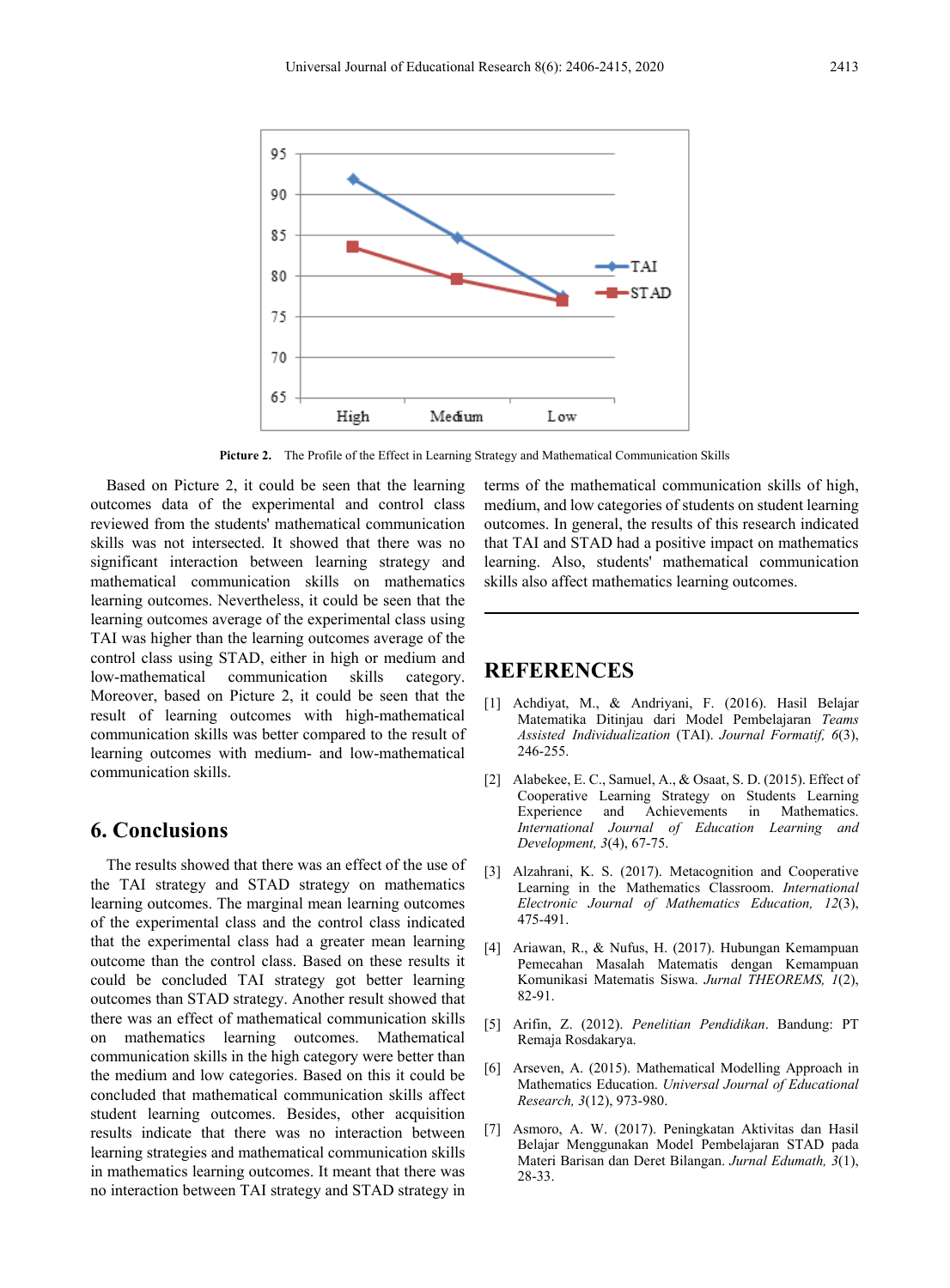- [8] Astuti, A., & Leonard. (2015). Peran Kemampuan Komunikasi Matematika terhadap Prestasi Belajar Matematika Siswa. *Jurnal Formatif, 2*(2), 102-110.
- [9] Astuti, S. D. (2018). *Dampak Strategi Pembelajaran dan Kemampuan Komunikasi Matematis Terhadap Hasil Belajar Matematika*. (Skripsi). Universitas Muhammadiyah Surakarta, Indonesia.
- [10] Awofala, A. O. A., Abayomi, A. A., & Awoyemi, A. A. (2013). Effects of Framing And Team Assisted Individualised Instructional Strategies On Senior Secondary School Students' Attitudes Toward Mathematics. *Acta Didactica Napocensia, 6*(1), 1-22.
- [11] Cahyaningsih, U. (2018). Penerapan Model Pembelajaran Kooperatif Tipe TAI (Team Assisted Individualization) Untuk Meningkatkan Hasil Belajar Siswa Pada Mata Pelajaran Matematika. *Jurnal Cakrawala Pendas, 4*(1), 1-14.
- [12] Chan, L. L., & Noraini, I. (2017). Cooperative Learning in Mathematics Education. *International Journal of Academic Research in Business and Social Sciences, 7*(3), 539-553.
- [13] Fadillah, Ahmad. (2015). Pengaruh Model Pembelajaran dan Kemampuan Komunikasi Matematika Terhadap Hasil Belajar Matematika Siswa. *Jurnal Pendidikan Matematika dan Matematika, 1*(2), 1–12.
- [14] Fitrianingsih, I. (2017). *Eksperimentasi Pembelajaran Matematika Dengan Strategi Problem Based Learning Berbasis Numbered Head Together Ditinjau Dari Komunikasi Matematis Pada Siswa Kelas VII SMP Negeri 1 Gatak Sukoharjo*. (Skripsi).Universitas Muhammadiyah Surakarta, Indonesia.
- [15] Harsanti, A. G. (2017). Perbandingan Model Pembelajaran STAD Dengan Individualization) Terhadap Hasil Belajar Matematika Siswa Kelas V Sekolah Dasar. *Jurnal Profesi Pendidikan Dasar, 4*(1), 12–18.
- [16] Hartati, E. Y. (2018). Pendekatan Kooperatif Tipe STAD Untuk Meningkatkan Hasil Belajar dan Aktifitas Pembelajaran Matematika Siswa Kelas IX SMPN 1 Karangploso. *Jurnal Cendekia, 12*(2), 99-110.
- [17] Herawati, N. (2019). Peningkatan Aktivitas dan Hasil Belajar Matematika Siswa Dengan Model Kooperatif Tipe TAI di Kelas XI IPA3 SMAN 1 Sungai Tarab. *Jurnal Pendidikan, 6*(1), 95-109.
- [18] Hobri, D, & Anwar, H. (2018). The Implementation of Learning Together in Improving Students' Mathematical Performance. *International Journal of Instruction, 11*(2), 483-496.
- [19] Jamalia, Anwar, B., & Lambertus. (2019). Pengaruh Model Pembelajaran Kooperatif Tipe *Student Team Achievement Division* Terhadap Hasil Belajar Matematika Siswa Kelas VII SMP Negeri 28 Konsel. *Jurnal Penelitian Pendididikan Matematika, 7*(2), 83-96.
- [20] Jamilatun, U. (2016). *Eksperimen Pembelajaran Matematika dengan Strategi Student Teams Achievement Division (STAD) ditinjau dari Kemampuan Komunikasi Matematis Siswa Kelas IX SMP Muhammadiyah 1 Kartasura*. (Skripsi). Surakarta: Universitas Muhammadiyah Surakarta, Indonesia.
- [21] Kemendikbud. (2019). *Laporan Hasil Ujian Nasional.* [http://puspendik.kemdikbud.go.id/hasil-un/.](http://puspendik.kemdikbud.go.id/hasil-un/) September 8, 2019 at 13:35).
- [22] Kumar, A., & Dr. Avninder, P. S. (2016). Effect of Student Teams Achievement Divisions (STAD) method on problem-solving ability in relation to critical thinking. International Journal of Advanced Research and Development, 1(7), 26-30.
- [23] Kutnick, P., Denis, C. L. F., Ida, A. C. M., Frederick, K. S. L., Johnson, C. H. L., Betty, P. Y. L., & Veronica, K. W. L. (2017). Implementing Effective Group Work for Mathematical Achievement in Primary School Classrooms in Hong Kong. International Journal of Science and Mathematics Education, 15(5), 957 978.
- [24] Ling, S. C., & Fung, C. Y. (2017). Using Large Data to Analyze the Effect of Learning Attitude for Cooperative Learning between the High Achievement Students and the Low Achievement Students. *Universal Journal of Educational Research*, 5(3), 293-296.
- [25] Ling, W. N., Mohd, I. B. G., & Arumugam, R. (2016). The effectiveness of student teams achievement division (STAD) cooperative learning on mathematics achievement among school students in Sarikei District, Sarawak. *International Journal of Advanced Research and Development, 1*(3), 17-21.
- [26] Muhamad, S., Muh. H., & Marinus, B. T. (2017). Penerapan Model Pembelajaran Kooperatif Tipe TAI *(Team Assisted Individualization)* Untuk Meningkatkan Hasil Belajar Siswa pada Materi Persamaan Kuadrat Di Kelas X MIPA 2 SMA Negeri 5 Palu. *Jurnal Pendidikan Matematika, 6*(2), 162-174.
- [27] NCTM. (2000). *Principles and Standards for School Mathematics. United States of America*: The National Council of Teachers of Mathematics, Inc.
- [28] Nisa, M. K., & Hanggara, Y. (2017).Perbandingan Model Pembelajaran Kooperatif Tipe Student Teams Achievement Divisions Dengan Team Assisted Individualization Terhadap Hasil Belajar Matematika Ditinjau Dari Kemampuan Awal Siswa MAN 1 Batam. *Jurnal Phytagoras, 6*(2), 115 125.
- [29] OECD. (2016). *PISA (Programme for International Assessment)*. [http://www.oecd.org/pisa/.](http://www.oecd.org/pisa/) (Accessed Septem ber 8, 2019 at 12:30).
- [30] Saad, Alina. (2020). Students' Computational Thinking Skills through Cooperative Learning Based on Hands-on, Inquiry-based, and Student-centric Learning Approaches. *Universal Journal of Educational Research*, 8(1), 290-296.
- [31] Sanjaya, W. (2016). *Strategi Pembelajaran Berorientasi Standar Proses Pendidikan.* Jakarta: Prenadamedia Grup.
- [32] Saputra, E., Elda, H., & Ummul, H. (2018). Pengaruh Model *Teams Assisted Individualization* (TAI) Terhadap Kemampuan Komunikasi Matematis Siswa Kelas VIII SMP N 3 Sitiung. *Jurnal Saintek IAIN Batusangkar, 3*(2), 169-176.
- [33] Swastika, A., Mardiyana, & Subandi, S. (2014). Eksperimen Model Pembelajaran Kooperatif Tipe Teams Game Tournament (TGT) dengan Teknik Kancing Gemerincing Pada Pokok Bahasan Bangun Ruang Sisi Datar Ditinjau dari